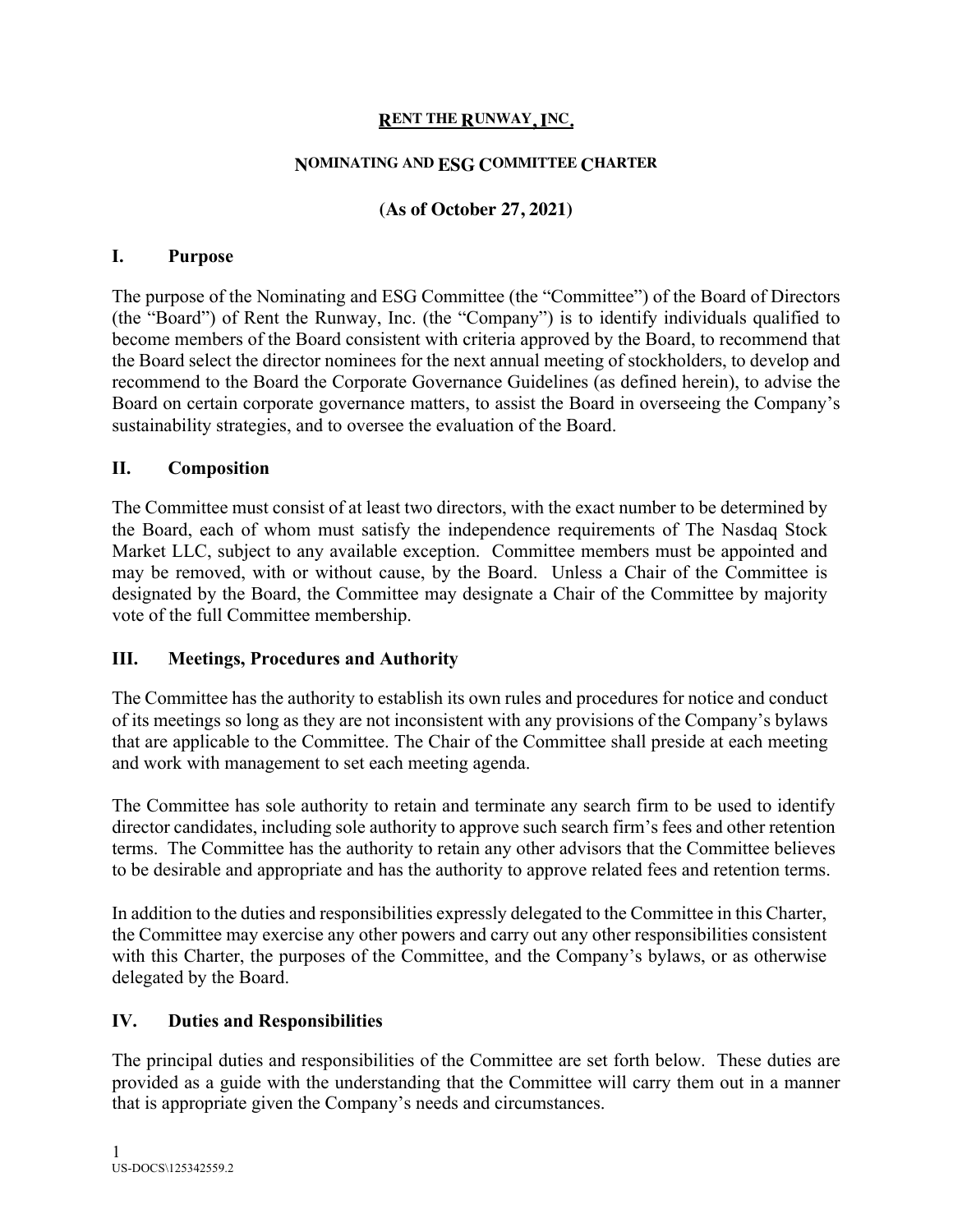1. *Director Nominees*. The Committee will assist in identifying individuals to include in the pool from which Board nominees are chosen and will consider their diversity of backgrounds and experience in the context of the needs of the Board. The Committee will also recommend to the Board the nominees for election to the Board at the next annual meeting of stockholders and director candidates to fill vacancies occurring between annual meetings of stockholders.

2. *Criteria for Selecting Directors.* The criteria to be used by the Committee in recommending directors and by the Board in nominating directors are set forth in the Company's corporate governance guidelines (the "Corporate Governance Guidelines").

3. *Board Committee Structure and Membership*. The Committee will annually review the composition of the Board's committees and, as needed, recommend to the Board, for its consideration and approval, directors to serve as members of each committee.

4. *Board Size*. The Committee will periodically review the size of the Board and may make recommendations to the Board regarding the size.

5. *Risk Management*. The Committee will oversee the management of risks associated with director independence, conflicts of interest, board composition and organization, and director succession planning.

6. *Corporate Governance Guidelines.* The Committee will, from time to time as it deems appropriate, review and reassess the adequacy of the Corporate Governance Guidelines and recommend any proposed changes to the Board for approval.

7. *ESG Matters*. Oversee the Company's sustainability strategies, policies and practices.

8. *Board Evaluation*. The Committee will oversee the periodic self-evaluations of the Board and its committees.

9. *Other Corporate Governance Matters.* The Committee may make recommendations to the Board regarding governance matters, including, but not limited to, the Company's certificate of incorporation, bylaws, and the charters of the Company's other committees.

10. *Reports to the Board of Directors.* The Committee will report regularly to the Board regarding the activities of the Committee.

11. *Committee Self-Evaluation*. The Committee will periodically perform an evaluation of the performance of the Committee.

12. *Review of this Charter.* The Committee will annually review and reassess this Charter and submit any recommended changes to the Board for its consideration.

# **V. Delegation of Duties**